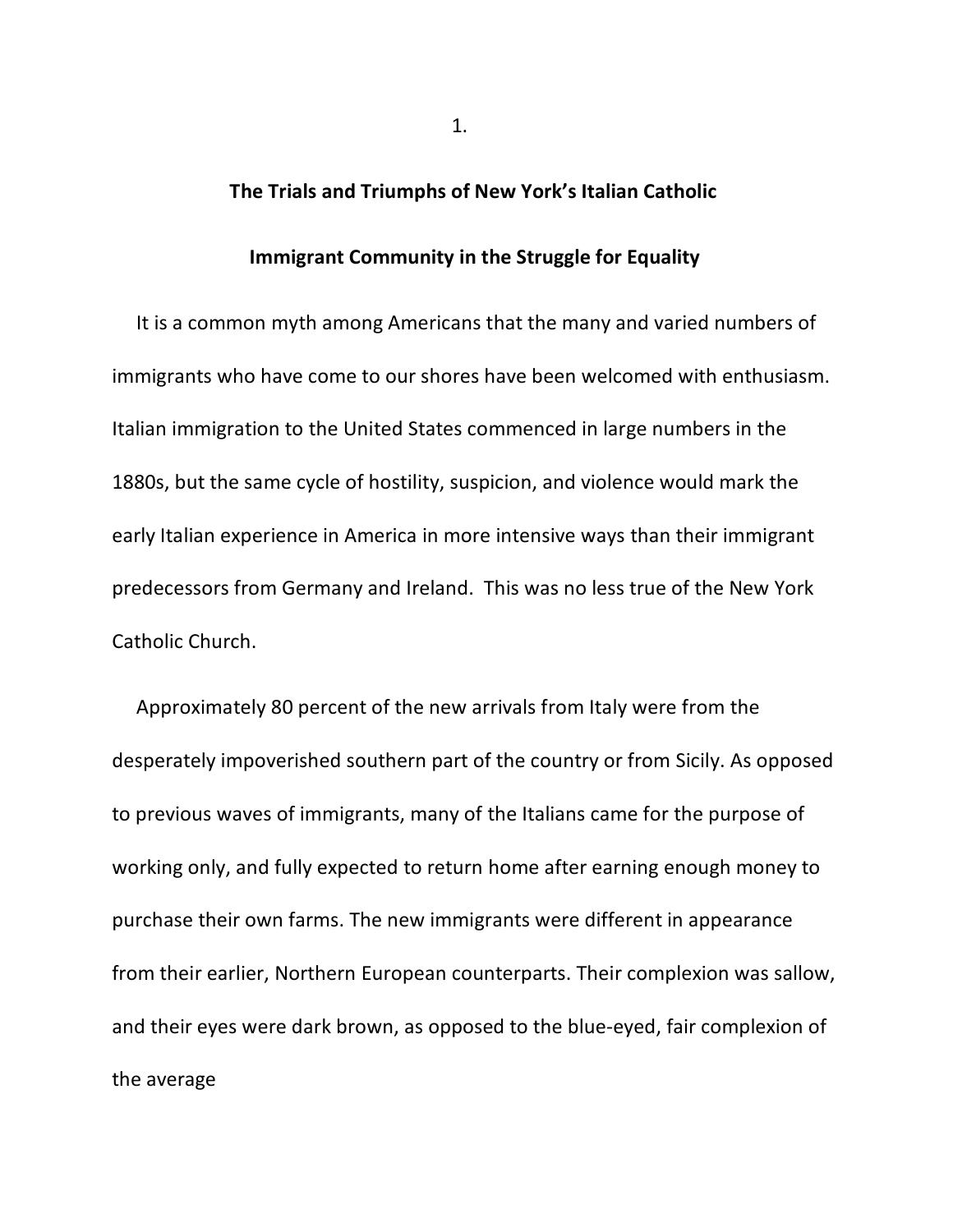German or Irishman. The media of the day portrayed Italians as lazy, superstitious, prone to crime, ignorant of the high-minded principles of democracy, and prone to righting personal wrongs outside the bounds of traditional American jurisprudence through personal vendettas and violence.<sup>[1](#page-1-0)</sup> The Italian form of Catholicism was also viewed as "different," and would negatively impact their initial Church experience, even in the diversified New York Catholic Church of the era. Every type of immigrant Catholicism was different, but Mediterranean style Catholicism incorporated a blend of pre-Christian beliefs, such as the evil-eye, *malocchio*, and Festas—annual public celebrations and parades of the saints—all glaring novelties at the time.<sup>[2](#page-1-1)</sup> Additionally, the new Italian immigrants were viewed as negligent in Mass attendance and receipt of the sacraments, non-supporters of the parish or of Catholic schools, and not respectful of the Catholic priesthood. In striking contrast to the older and more established German and Irish immigrants, Italians presented new and challenging issues for assimilation.

<span id="page-1-1"></span><span id="page-1-0"></span> $1$  Chris Wolf, "A brief history of America's hostility to a previous generation of Mediterranean migrants—Italians" November 26th, 2025.  $2$  Ibid.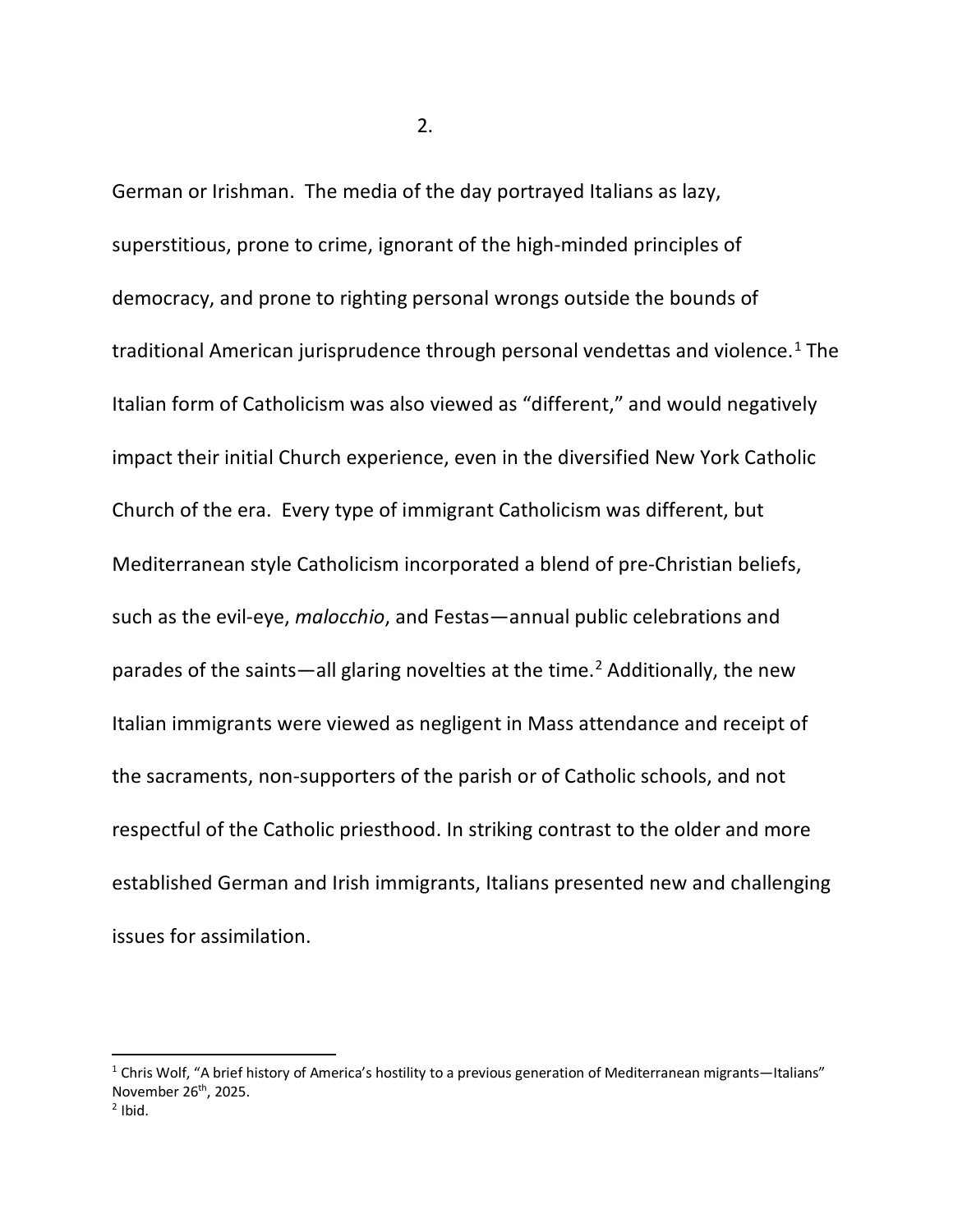A more in depth look at the challenges faced by Italian immigrants quickly sheds light and more accurately helps in understanding the reason for these perceived differences in religious practice. The parts of Italy where the preponderance of immigrants came from in the period between 1880 and 1920 were agricultural areas in which a small number of families owned and operated most of the farmland, reducing those who did the work to peasantry or tenancy. The Catholic Church, allied with the landowners and elite, and itself a major landowner, contributed to the exploitation of the very people for whom it should have provided pastoral care. This reality contributed to anti-clericalism, greatly intensified after Italian reunification and the emergence of a more highly industrialized Northern Italy. $3$  With respect to education, the children of the new immigrants were expected to forgo serious educational aspirations in the mistaken belief that only if one became a lawyer or a doctor was education of any real benefit. The more practical pursuit of improving oneself involved getting only enough education to go from agricultural work to working in a factory. For girls, the emphasis was to get a little education as fast as possible to benefit the family

 $3.$ 

<span id="page-2-0"></span><sup>&</sup>lt;sup>3</sup> Mary Elizabeth Brown, "A Case Study of Immigrants and Education: The Scalabrinian Experience With Italian Americans." *Catholic Education: A Journal of Inquiry and Practice*, Vol. 2., No., 2, December 1998, 188.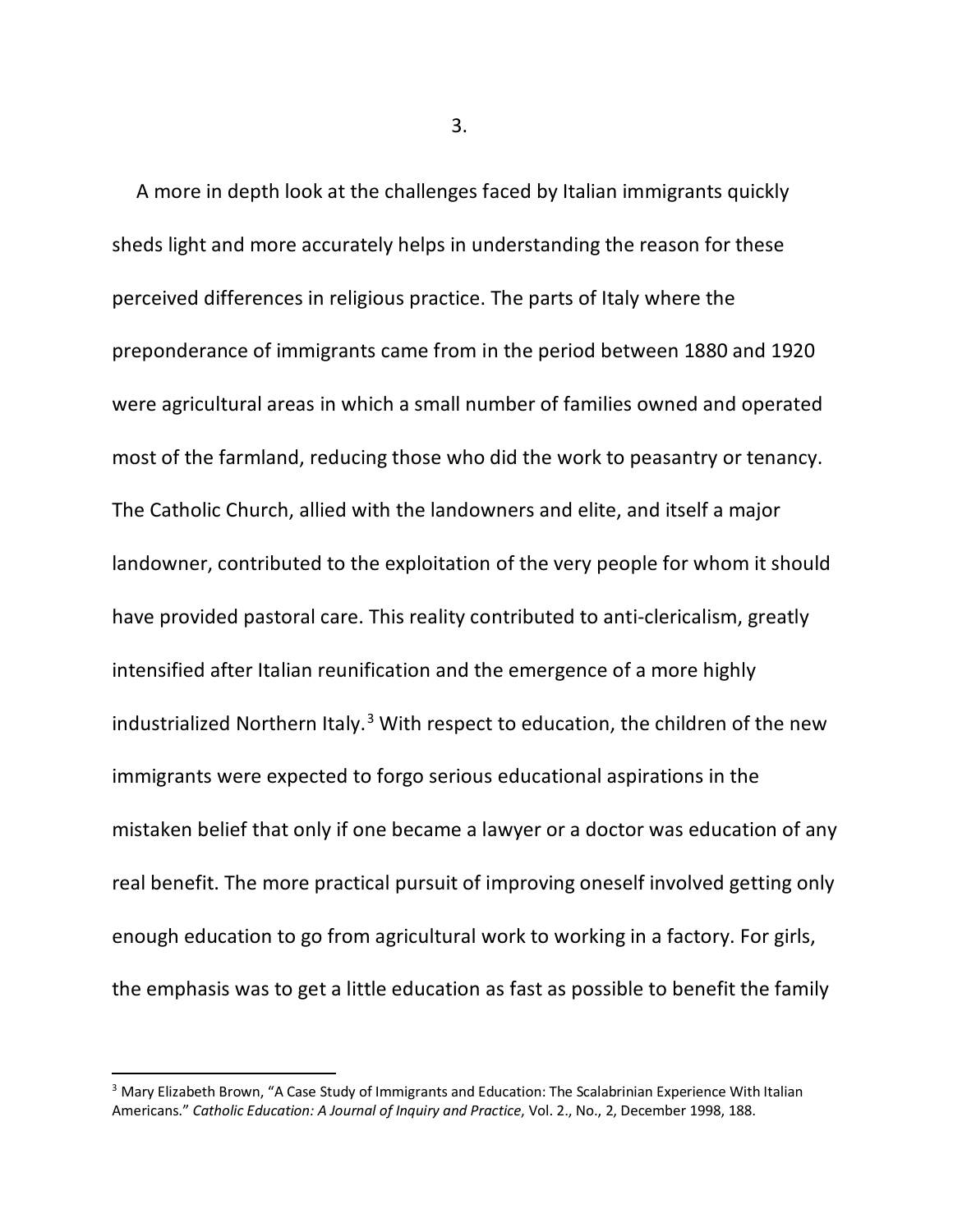before having to direct the resources to their husbands.<sup>[4](#page-3-0)</sup>

<span id="page-3-0"></span> The early Italian immigrants differed little from their Northern European forebearers with respect to the support of Catholic education in that money was a difficult and scarce commodity for those struggling to gain a foothold on the socio-economic ladder. Also, language and transience were far more significant factors in the lagging effort to anchor the immigrants to parishes and parochial schools. Assimilation proceeded slowly, as English-speaking parishes relegated the newcomers to the basement of churches for services. With many immigrants of a mindset to return to Italy once a measure of financial independence was achieved, the urgency to learn English was not very strong, as Italian parents wanted their children prepared for the likelihood of returning home. Another impediment worth considering is the ineffectiveness of early orders of Italian religious, principally nuns, in the maintenance of schools and quality of instruction provided. Zealous sisters were confronted with the problems arising from teaching in overcrowded, inadequate and oftentimes unhealthy facilities, as well as providing instruction to second generation immigrant children without

4.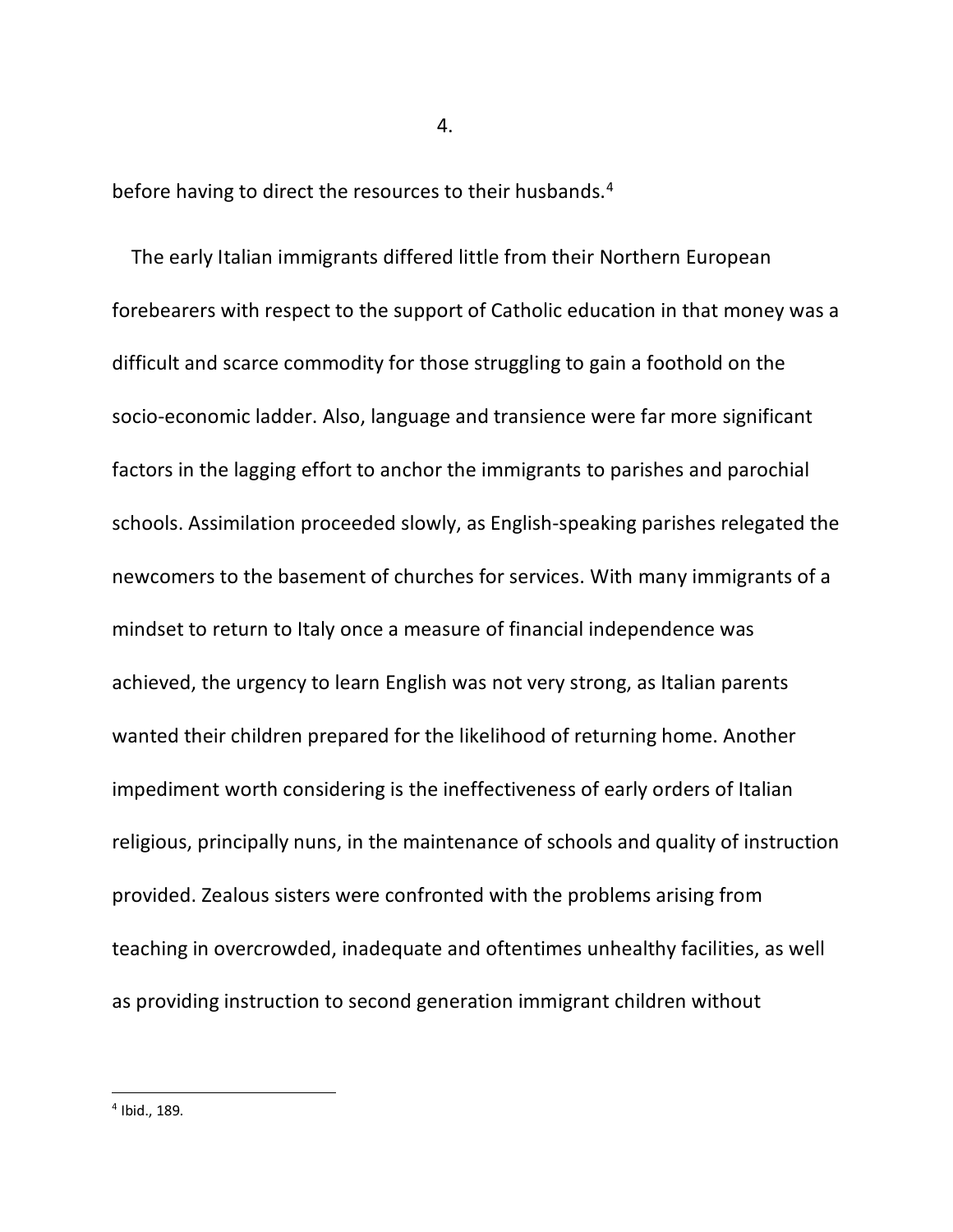themselves being adequately trained in the English language. To overcome these impediments, the Society of St. Charles, known as the Scalabrinians, named in honor of its founder, Bishop Giovanni Battista Scalabrini, sent out three missions to the United States beginning in 1888 for the purpose helping Italians to preserve their culture and Catholicism in its entirety through the Italian language. To augment this effort, Mother Frances Cabrini arrived in 1889 with the first mission group of the sisters of the Sacred Heart.<sup>[5](#page-4-0)</sup> These efforts at improving Italian immigrant pastoral care had become largely possible through the intervention of New York Archbishop Michael Augustine Corrigan. When Corrigan assumed the leadership of the Archdiocese in 1885, he quickly set about establishing Italian national parishes, where the liturgy could be celebrated in Italian, and where religious orders were invited to come and staff parochial schools for Italian children.[6](#page-4-1) Prejudice and discrimination against Italians died a slow death. Obviously, Italians did assimilate, and its hard to imagine America today without organizations

 $5.5<sub>2</sub>$ 

<span id="page-4-0"></span><sup>5</sup> Ibid., 190.

<span id="page-4-1"></span><sup>6</sup> S.M. DiGiovanni, *Archbishop Corrigan and the Italian Immigrants* (Huntington, Indiana: Our Sunday Visitor Books, 1994), 30-39.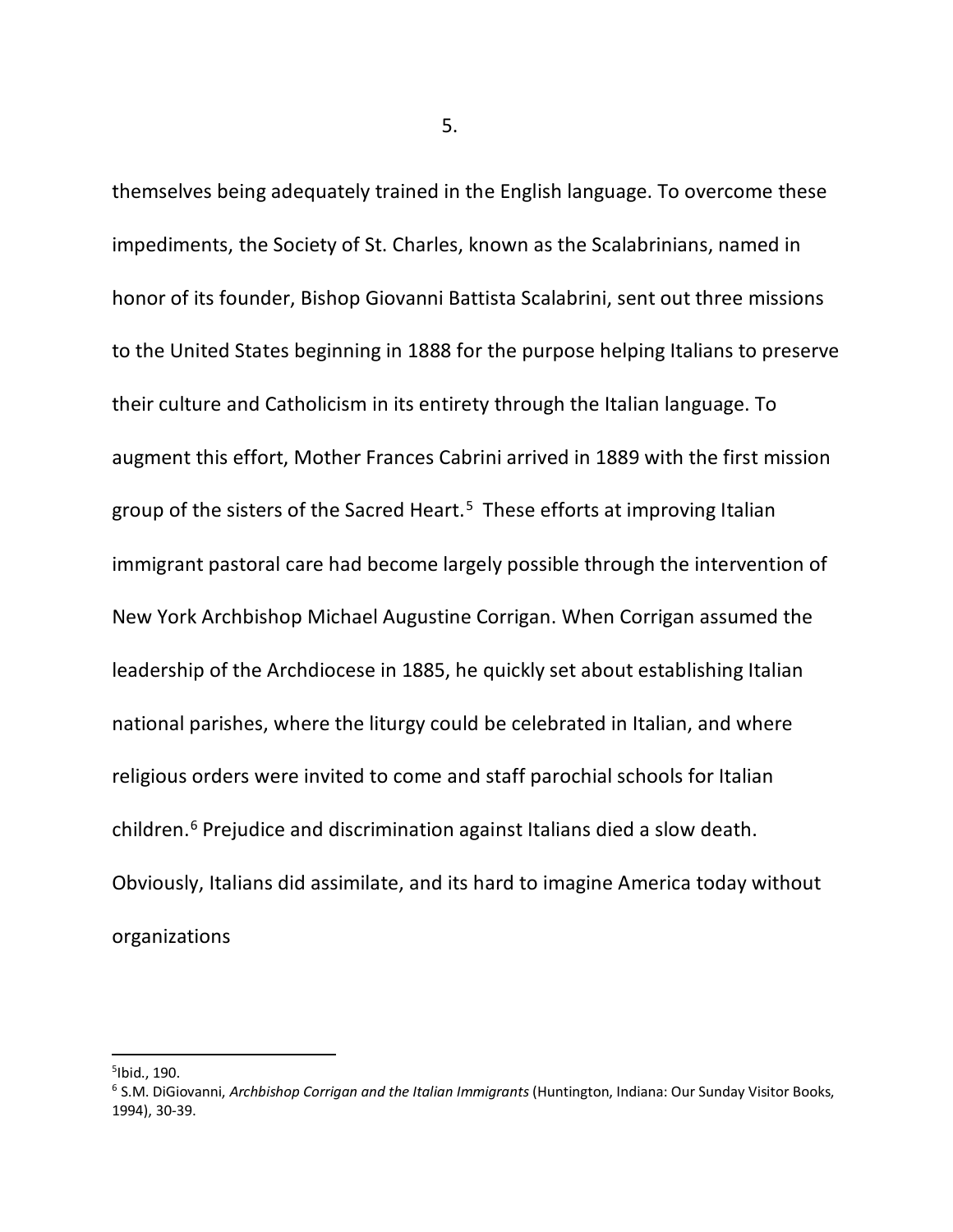like the Knight of Columbus or the Sons of Italy. Italian Americans have been amongst the nation's most productive and loyal citizens. Italians for example made up an estimated 12 percent of the men who joined the U.S. military during World War I, despite being a much smaller percentage of the population.<sup>[7](#page-5-0)</sup> One need only stand in the interior of our own Shrine of the Most Precious Blood Church at 113 Baxter Street, an Italian National Parish, to appreciate the deeply and spiritually artistic heritage of the earliest Italian immigrants to Nolita. The focal point of the Italian Festa of San Gennaro, the Shrine is living testament to the triumph of a reviled and marginalized immigrant group's assent to its rightful place at the table of the American dream. The once feared expressions of Mediterranean style Catholicism are proudly on display in the nave of Most Precious Blood. The numerous, statues, icons, and priceless works of art are living testament to the cultural enrichment and vitality that generations of Italian immigrants bequeathed to New York Catholicism. Since its recent merger with the Basilica of Old Saint Patrick's Cathedral on Mott Street, The Shrine of the Most Precious Blood has experienced a rebirth of spirit, traditions, and activities.

 $\overline{\phantom{a}}$  6.

<span id="page-5-0"></span><sup>7</sup> Christopher Wolf.